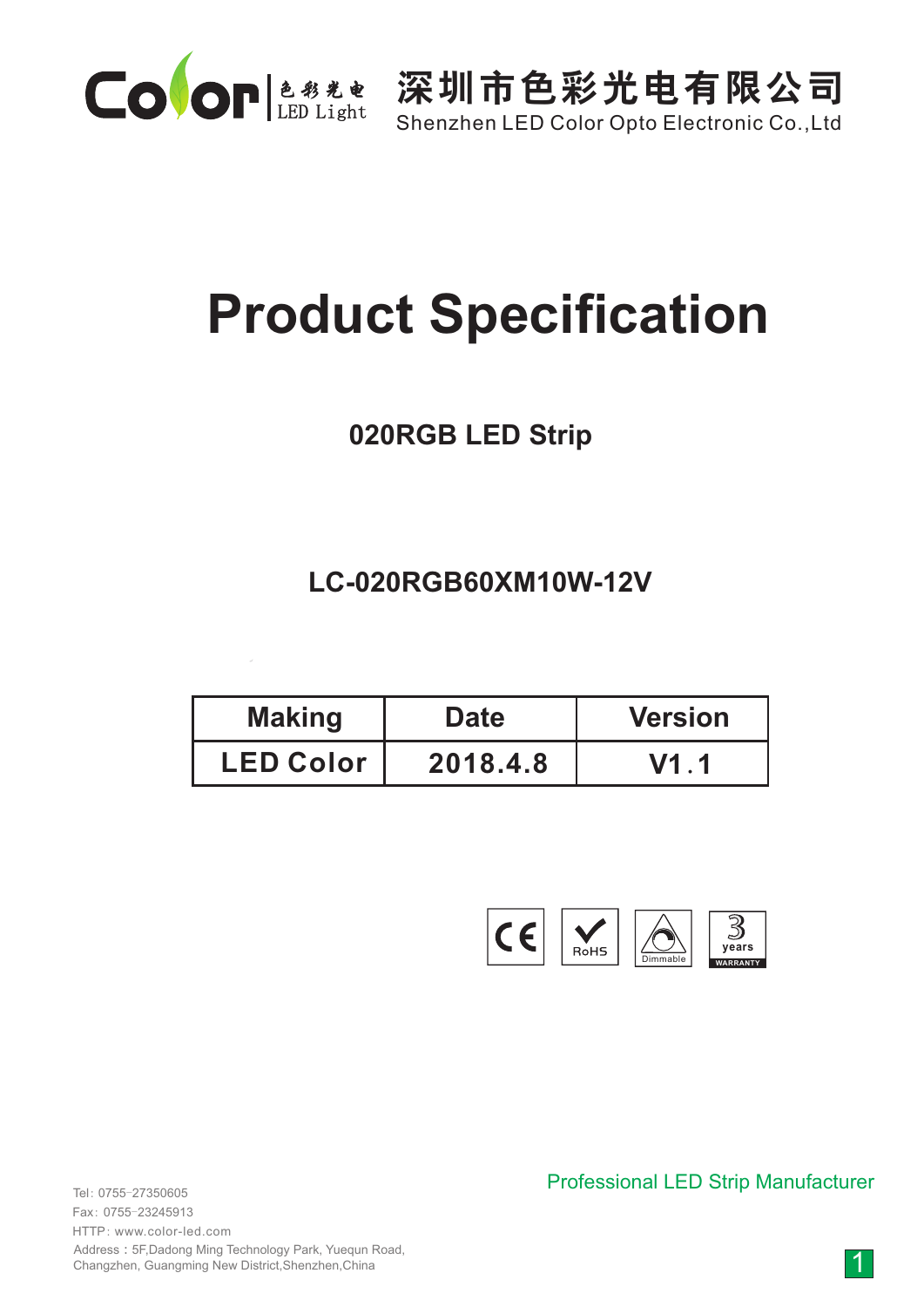

Shenzhen LED Color Opto Electronic Co.,Ltd

# **LED Strip Picture**



### **Radiation Diagram**



# **LED Strip dimension**

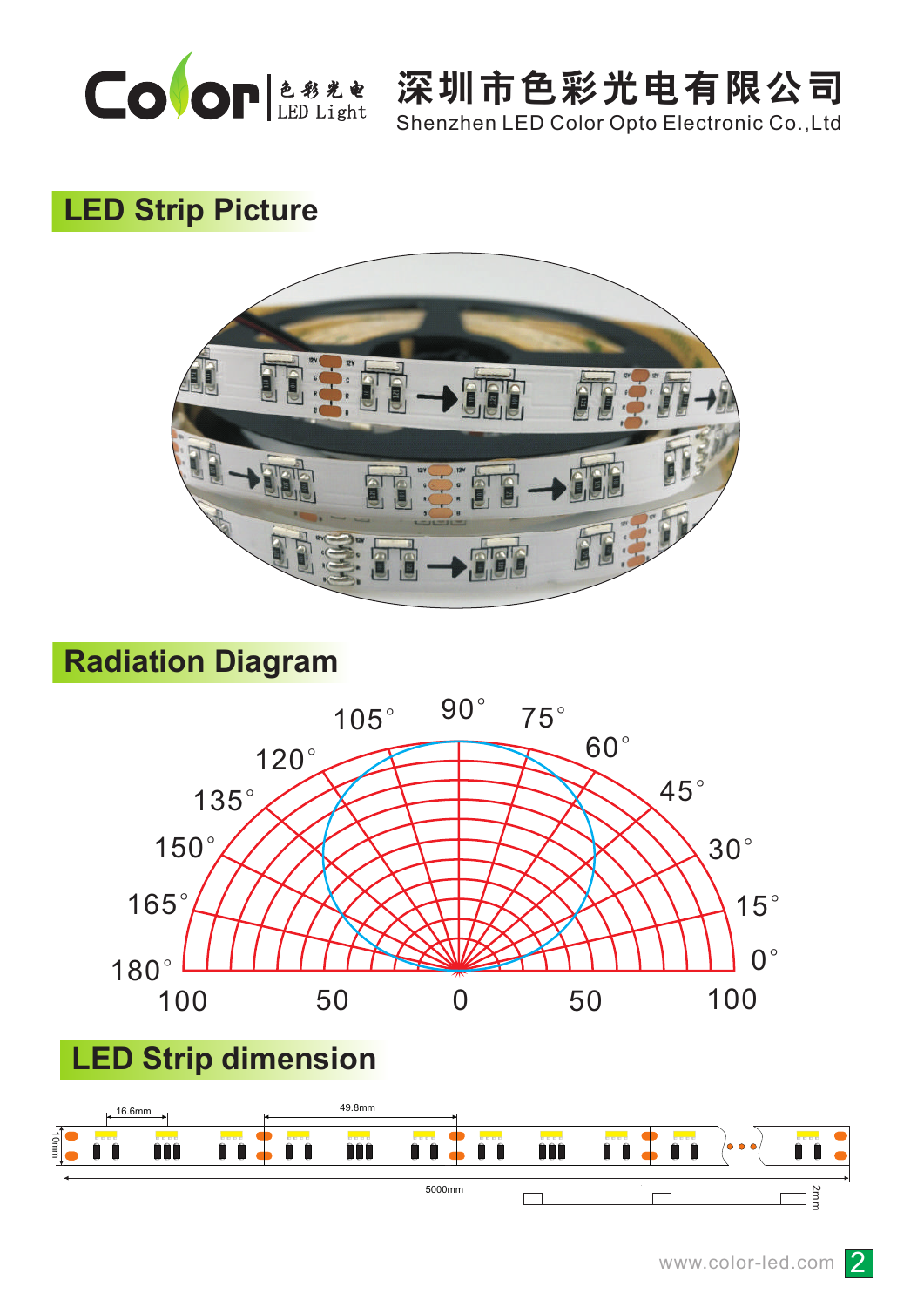

Shenzhen LED Color Opto Electronic Co.,Ltd

#### **020RGB LED Test Report**

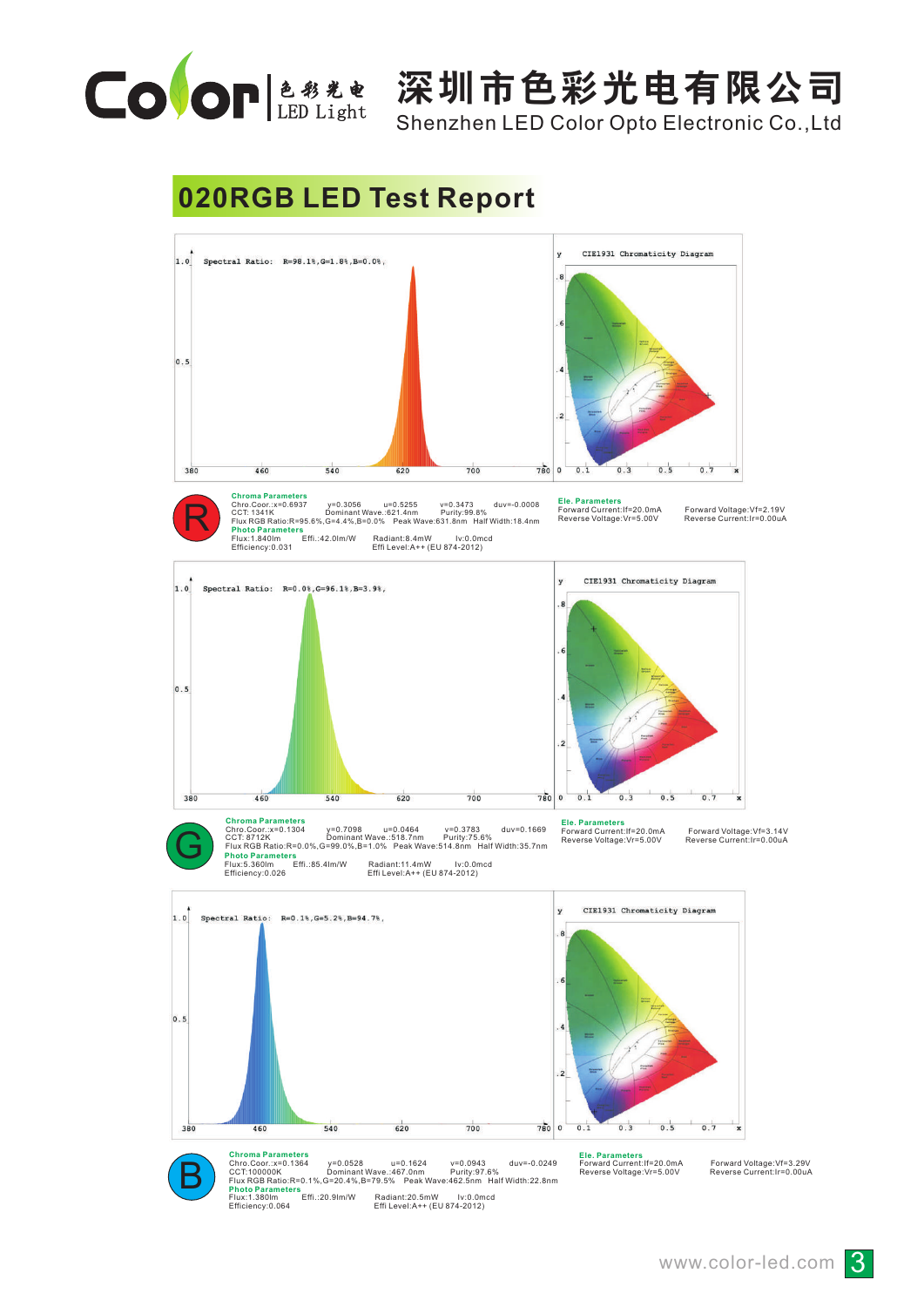

Shenzhen LED Color Opto Electronic Co.,Ltd

# **LED Strip Specification**

| <b>Product</b><br><b>Model</b>      | <b>Product</b><br><b>Description</b> | IP<br>Rating | Color      | <b>Color temperature</b><br>/wavelength | <b>CRI</b> | Lumen/LED        |
|-------------------------------------|--------------------------------------|--------------|------------|-----------------------------------------|------------|------------------|
| <b>LC-020RGB</b><br>60XM10W-<br>12V | SMD020RGB,<br>60LED/M,               | <b>IP20</b>  | <b>RGB</b> | R:620-630nm                             | > 80       | R:1.2-1.8LM      |
|                                     | <b>DC12V,</b>                        | <b>IP65</b>  |            | G:520-530nm                             |            | $G:4-6LM$        |
|                                     | 14.4W/M,<br><b>8MM</b>               | <b>IP67</b>  |            |                                         |            |                  |
|                                     | White PCB,<br>5M/Roll                | <b>IP68</b>  |            | B:460-470nm                             |            | <b>B:1-1.5LM</b> |

**Packing**